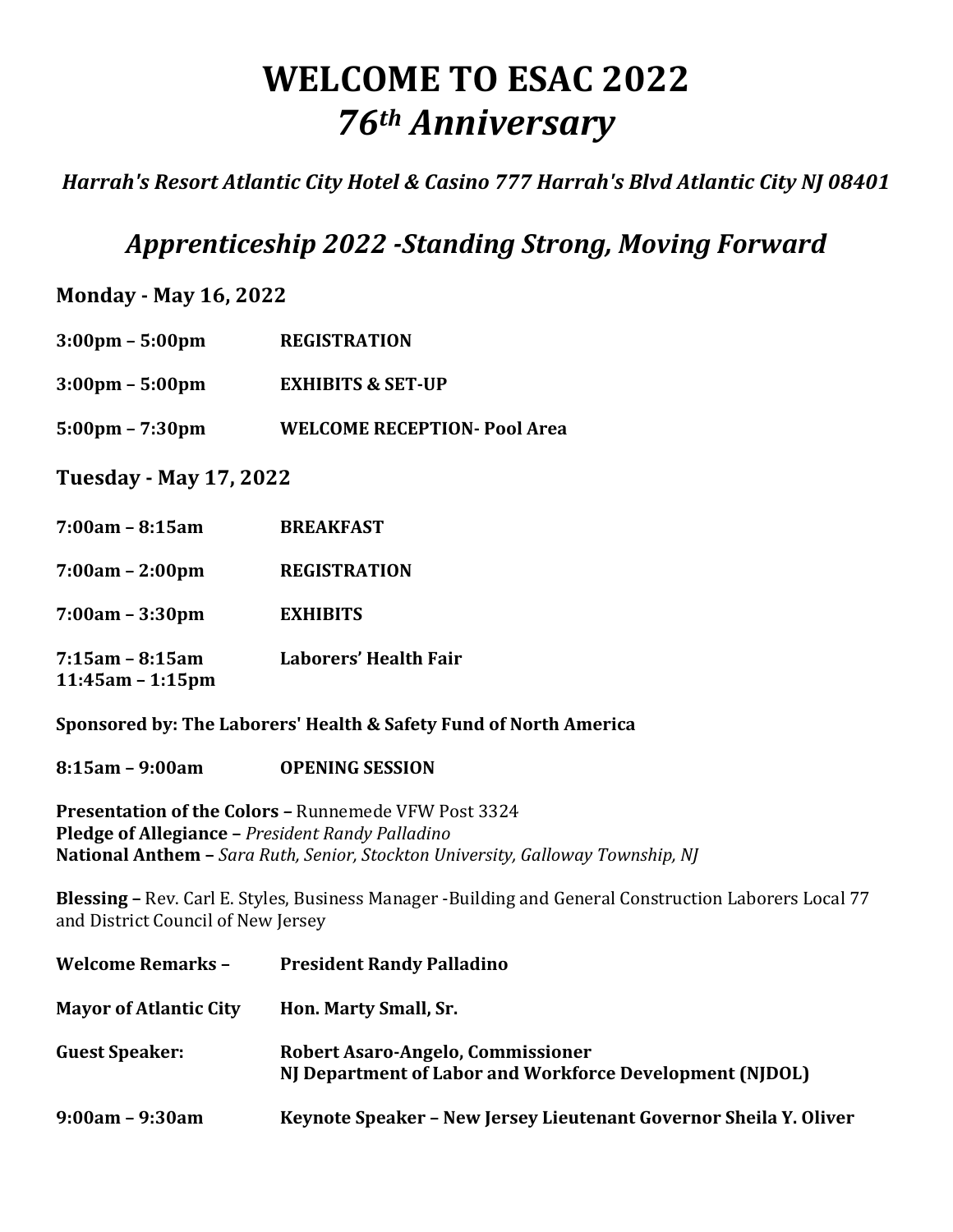#### **9:45am – 10:30am New Jersey State Apprenticeship Network**

The New Jersey Apprenticeship Network (NJAN) is committed to developing a 21st century apprenticeship *model that drives economic development through skills and educational attainment. As a key policy priority* of Governor Murphy, NJ continues to make strategic investments in growing Registered Apprenticeship *opportunities in both traditional and nontraditional sectors. This session provides an overview of the NJAN* and detail the many successes to prepare New Jersey residents for the jobs of the future within Registered *Apprenticeship program.*

Presenter: Nicholas Toth, Director, NJDOL Office of Apprenticeship

#### **10:30am - 11:15am** Apprenticeship and Training under the Biden Administration

**Presenter:** James V. Cole, Principal, Groom Law Group

**Moderator:** Randy Palladino

#### **11:15am– 12:00pm ULLICO**

*Joint Apprenticeship Training Funds have insurance needs that are different from those of Pension and Health & Welfare funds. Their roles include both training and providing benefits to apprentices, consequently making their insurance needs unique. JATC leaders and trustees should review with their insurance representative to ensure that correct coverage is in place.* 

**Presenters:** Maimuna Jallow - Manager Marketing UCG, Maris Ceballos -Senior Underwriter UCG

**12:00pm – 1:15pm Awards Luncheon -**

#### **1:15pm – 2:00pm Opioid-impacted Family Support Professional Apprenticeship.**

*Building* Futures Together will present an overview of their Registered Apprenticeship Program (RAP). They *hope to share best practices and lessons learned since the inception of the program. The goal of the Building Futures Together program* is to prepare 98 paraprofessionals in healthcare and school settings to provide specialized enhanced care coordination to children, youth and their caregivers whose parents are impacted by *opioid use disorders (OUD)* and other substance use disorders (SUD). The program provides an intensive on the *job* training experience and didactic instruction so that trainees are competent to provide specialized enhanced *care coordination to children, adolescents, and transitional-age youth in high need and high demand areas* who are at risk for behavioral health disorders and their families.

*Presenters: Joanne Malloy, Research Associate Professor and Macey Muller, Project Coordinator University of New Hampshire, New Hampshire's University Center for Excellence in Disability (UCED), Institute on Disability, Building Futures Together*

*Moderator: Lauren Smith* 

**2:00pm – 2:45pm Statewide Acute Care Nurse Apprenticeship Model**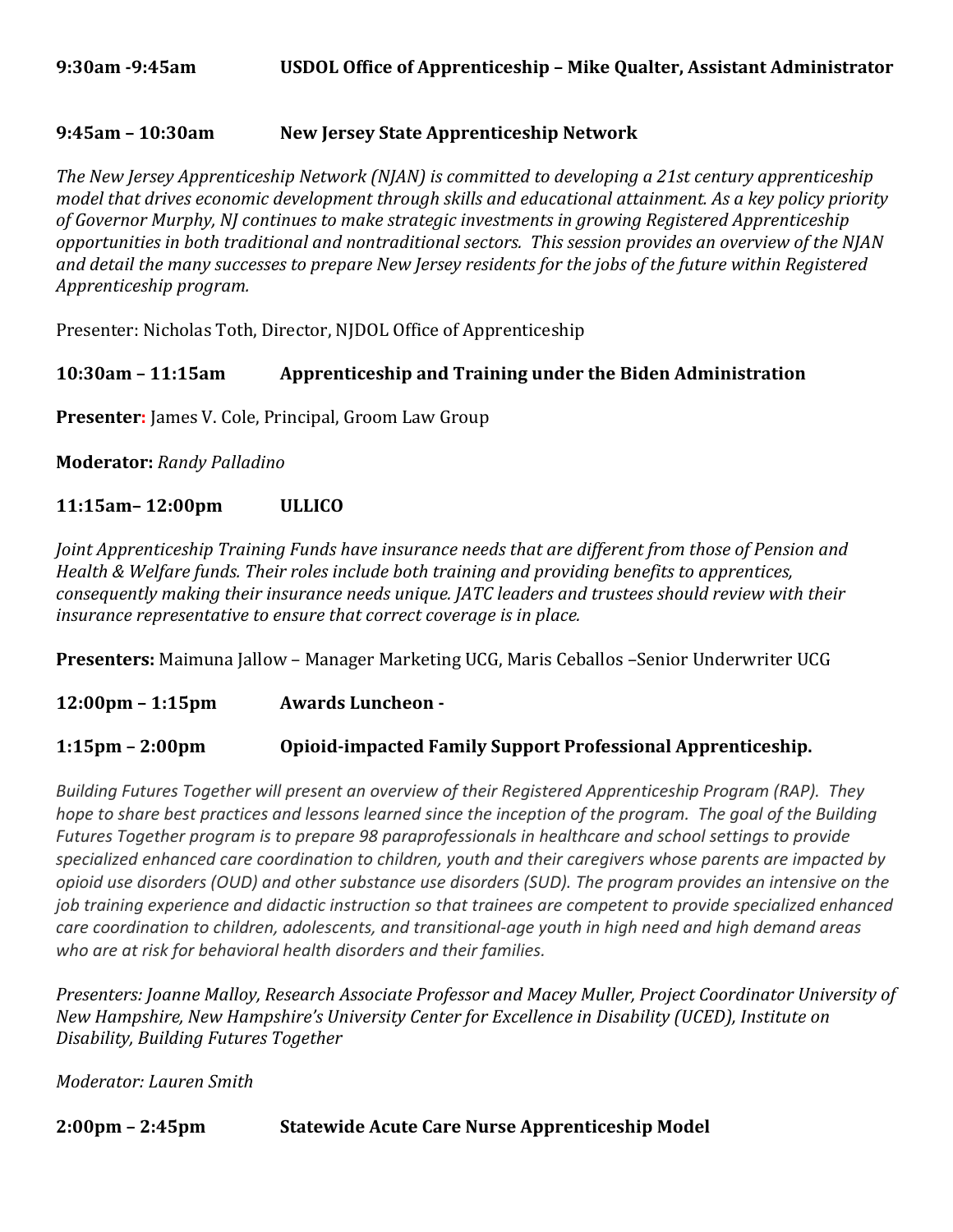The Institute of Medicine (2010) Future of Nursing: Leading Change Advancing Health recommends residency *programs* be implemented for all new registered nurse graduates across all settings, yet hospitals have not *consistently hard-wired this into their practice settings. The value proposition for nurse residency programs is in recruitment, retention, and the conservation of resources. The New Jersey Collaborating Center (NJCCN), the workforce center for nursing, has worked with the United States Department of Labor (USDOL)* and the New Jersey Department of Labor and Workforce Development Apprenticeship Office to provide an apprenticeship model in 15 of the 19 hospitals participating in our NJ Nurse Residency Collaborative. New Jersey's experiences using the (USDOL) *apprenticeship* model for nurse residency programs provides a strategy that can be implemented on a state-wide *basis.* This presentation will provide the research, design, outcomes to date and the feedback from some of the *coordinators and residents in the program along with future initiatives.* 

*Presenter: Edna Cadmus PhD, RN, NEA-BC, FAAN Executive Director, NJCCN Co-Lead NJAC, Clinical Professor Rutgers, The State University of New Jersey School of Nursing*

**5:30pm – 8:00pm RECEPTION – Rum Point Room**

**Wednesday - May 18, 2022**

- **7:00am – 8:15am BREAKFAST**
- **7:00am – 2:00pm REGISTRATION**
- **7:00am – 2:30pm EXHIBITS**
- **7:15am – 8:15am Laborers' Health Fair**

**11:45am – 1:15pm**

#### **Sponsored by: The Laborers' Health & Safety Fund of North America**

| $8:15$ am – $8:45$ am | Key Note - William Mullen, President<br>New Jersey State Building and Construction Trades Council |
|-----------------------|---------------------------------------------------------------------------------------------------|
| 8:45am - 10:00am      | "EEO in Apprenticeship Sponsor responsibilities under CFR 29 Part 30                              |

and what to expect during a program review"

The session provides an overview of the responsibilities of a sponsor towards *EEO* in Apprenticeship under *CFR* 29 Part 30 "Equal Opportunity in Apprenticeship". The changes to requirements to EEO in *apprenticeship* are similar but have several additions to as to required anti-harassment training, voluntary disclosure for individuals with disabilities, etc. so, understanding the mechanics of a program review and the *issues* that frequently arise during them are discussed. The presentation answers two important questions: *What do I need to do as a sponsor and what to expect when have a review and what can I do before my program is reviewed?*

*Presenter: Charles A. McNeil III, Deputy Regional Director, US DOL, Office of Apprenticeship Region 1* 

#### **10:00am - 11:15am** Partnerships that Work - An Overview of Successful Pre-**Apprenticeship Programs**

The New Jersey Department of Labor and Workforce Development has recently awarded grants to various organizations through its' Youth Transitions to Work (YTTW) and Pre-Apprenticeship in Career Education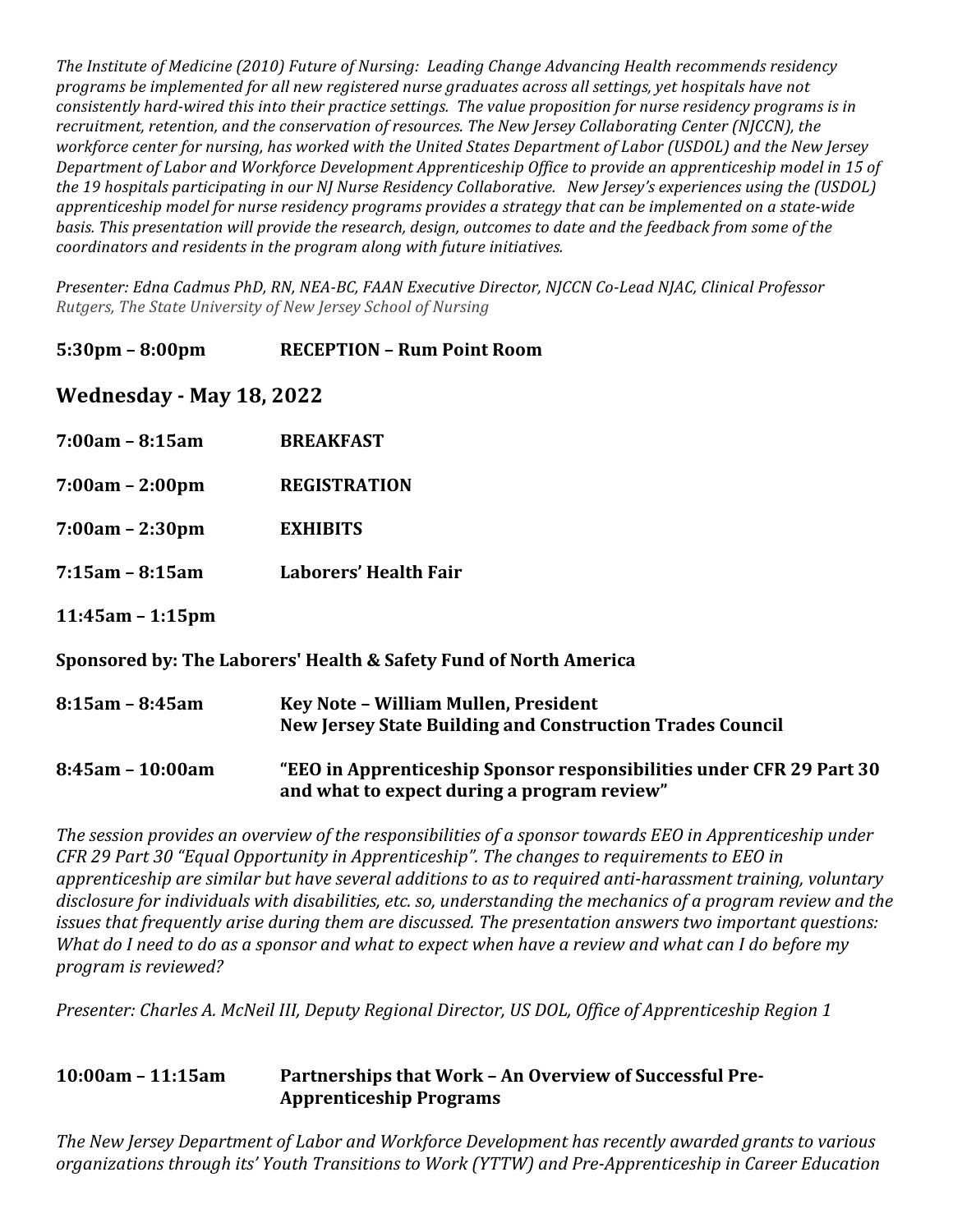*(PACE)* programs. Organizations will discuss the components of a successful pre-apprenticeship program, *review best practices and provide an overview of their success to date. The goal is for attendees to take away practical options and solutions to manage and grow quality pre-apprenticeship programs at your institution.*

*Moderator: James Manning, Chief, Contracts and Programs, NJ Department of Labor and Workforce Development*

Panelists: Dr. Stephanie Harris-Kuiper, Executive Director, New Jersey Health Care Employers District 1199J *- AFSCME Training and Development Fund Dr. Aaron Fichtner, President, New Jersey Council of County Colleges* **Thomas Sommers, Director of Training, New Jersey Regional Council of Carpenters** 

### **10:45am – 11:45am Game Changers in Equity, Diversity and Inclusion**

We will explore safe activities and exercises designed to introduce topics of equity, diversity and inclusion *into* work environments. This is a follow-up to last year's presentation, but with a focus on actions that can make a difference in employee behaviors and lead to better understanding, empathy and compassion for co*workers.*

*Presenters: Lauren Smith and Julie Wong*

**11:45am – 1:00pm Lunch**

#### **1:00pm – 1:45pm Innovations in Military Transition**

*Opportunities for Building Trades apprenticeships to bring on transitioning veterans. H2H, CSPs (UA, UBC, IBEW, Sheet Metal, IUPAT), HBI, JTEST, Employer Navigator Partnership Pilot, SkillBridge. The current pilot between USDOL* and DOD is to take transitioning service members and recruit them into an apprenticeship *program* upon *release.* This is similar to what Helmets to Hardhats but in all occupations and industries.

*Panelists: Robert Schwartz, Helmets to Hardhats Senior Program Manager, Gabe Soltero, Regional Veteran* Employment Coordinator for DOL VETS, *Charles McNeil, USDOL, Office of Apprenticeship Region 1 Assistant Director* 

#### **1:45pm – 2:30pm ReVision Energy Training Center: An Innovative Workforce Development Program**

*In response to the increasing demand for Licensed Electricians and solar training, ReVision Energy launched the first of its kind, state-certified training education program in 2018. This innovative program launched by an Employee-Owned B Corp provides trainees with not only the trade skills but* also licensing that will set them up for a lifetime of success. The training center is also a valuable *recruiting tool for Revision Energy in hiring women along with cultural and racial minorities in all* positions within the company which allows us to meet the challenges of transitioning to a clean energy future. In this session we will discuss how the training center works, how employee owners enroll and participate in the program, and share some of our successes and lessons learned.

*Presenter: Astrid Blanco, Employee-Owner Talent and Culture Development Specialist*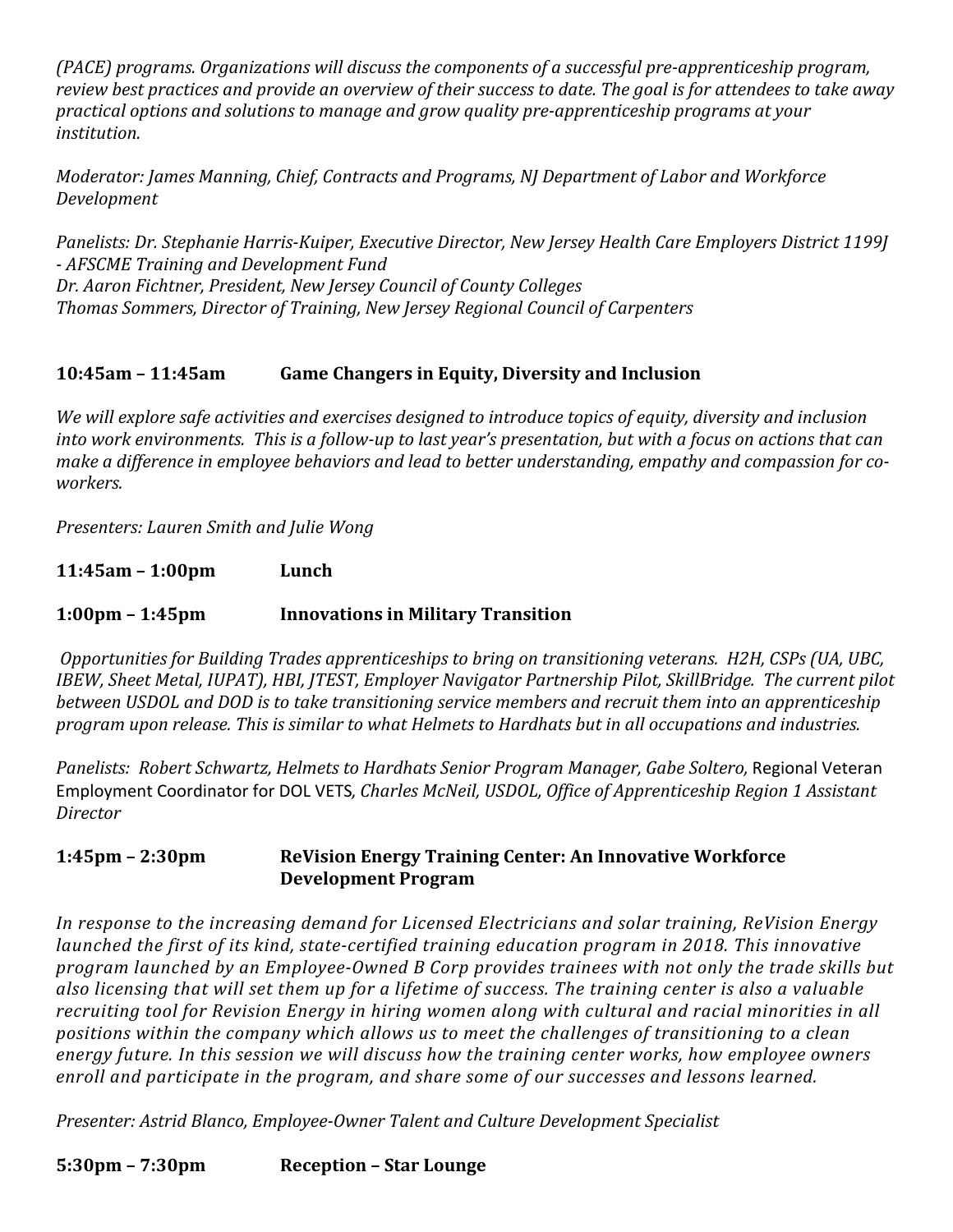# **Thursday - May 19, 2022 Education Day**

| $7:00am - 8:15am$     | <b>BREAKFAST</b>                                                      |
|-----------------------|-----------------------------------------------------------------------|
| $7:00am - 12:00pm$    | <b>REGISTRATION</b>                                                   |
| $7:00am - 2:30pm$     | <b>EXHIBITS</b>                                                       |
| $8:15$ am – $9:15$ am | <b>Youth Apprenticeship: The Workforce of the Future, Built Today</b> |

*Apprenticeships for young people can be a key connection point into the world of work. These programs provide opportunities for youth of all backgrounds to develop true careers with growth potential and offer* an opportunity for employers to inspire and develop a new generation of the workforce and strengthen their *talent pipeline. Join JFF, US DOL, and other youth apprenticeship stakeholders to learn how these programs* are being implemented and expanded in a variety of industries and how partnerships help to build and *sustain Registered Apprenticeship for young people.*

*Presenter: Mark Genua, Associate Director, Center for Apprenticeship & Work-Based Learning* 

#### **9:15am – 10:15am Pre-Apprenticeship Pathways and Program**

*Please join us to hear about programs that work with youth to put them on Apprenticeship* pathways. Presenters from the New England Laborers Training Academy will provide information on how *their programs work, partnerships they are working with and the direct connections to employment.* 

*Presenter: Joseph Sabitoni, New England Laborers.*

**10:15am – 10:30am Break**

#### **10:30am – 11:30am Building a Youth Talent Pipeline**

*Come hear from Mr. Kevin Kurdziel, CEO, Middlesex County Workforce Development Board, Mr. Dave Gehrke, Structured Learning Experience State Coordinator, New Jersey Department of Education and Mr. Vincent DeLuca, Educator in Residence, New Jersey Department of Education. These speakers will discuss programs and plans for bridging the gap between school and work through Registered Apprenticeship. They* will explore key partnerships, how to access funding, equity for different populations and the on ramps *along the pipeline. They will identify the benefits for the school system, employers and youth.* 

*Moderators: Tricia "Lee" Reynolds*

#### **11:30am – 1:00pm** Lunch on your own

#### **1:00pm – 2:30pm** Adjustments of Apprenticeship due to COVID

*Skilled craft workers take many years to develop and apprenticeship training is integral to that process.* Faced with an unknown future training centers across the country needed to continuously deliver the same world-class training that is expected from the profession. There were many lessons learned of what worked, what didn't and what remains as part of our future in training. In this presentation we will